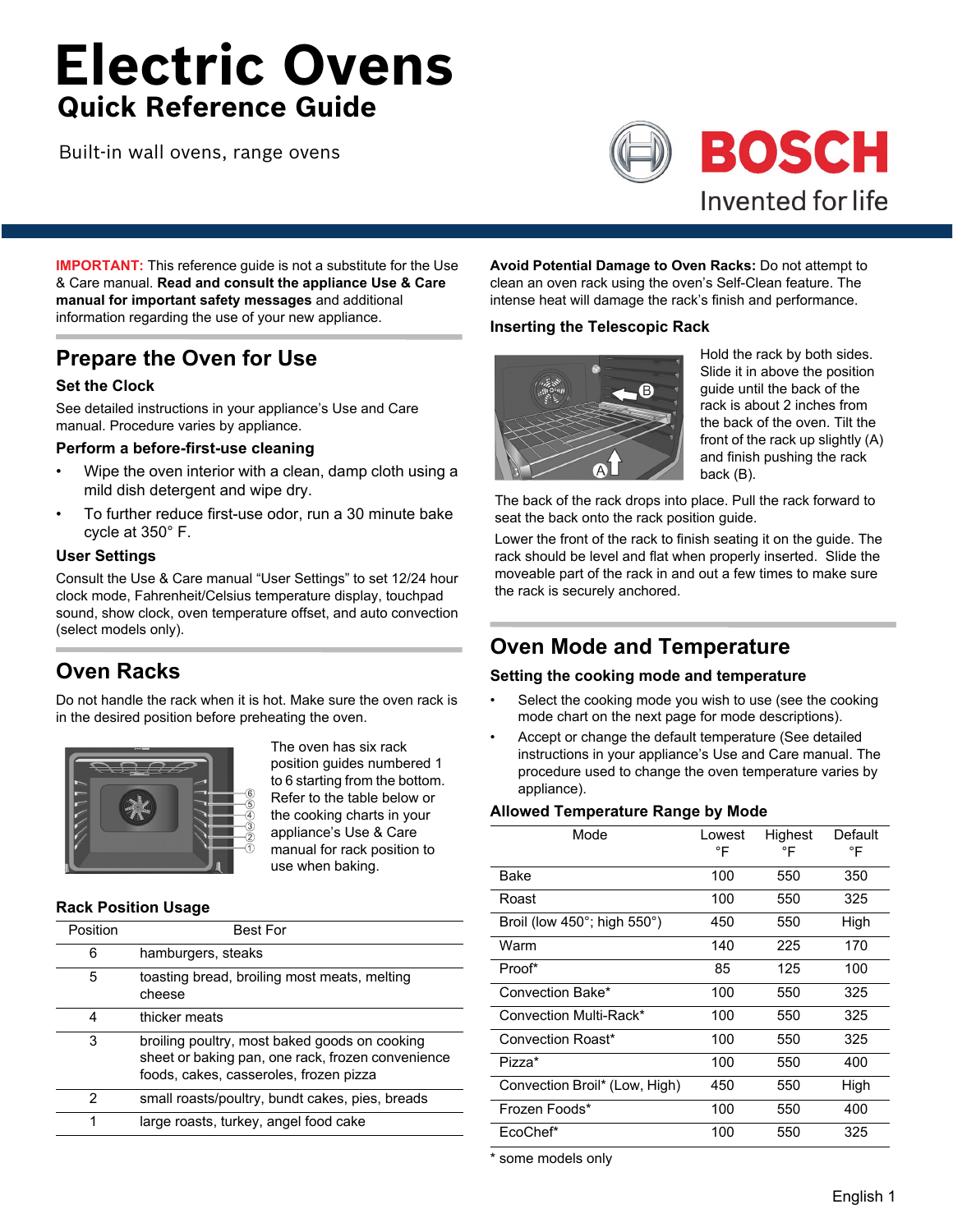# **Mode Description and Usage**

| <b>Oven Mode</b>                 | Symbol                                                                                                          | <b>Description</b>                                                                                             | <b>Recommended Foods</b>                                                                                                | <b>Usage Tips</b>                                                                                                |  |
|----------------------------------|-----------------------------------------------------------------------------------------------------------------|----------------------------------------------------------------------------------------------------------------|-------------------------------------------------------------------------------------------------------------------------|------------------------------------------------------------------------------------------------------------------|--|
| <b>Bake</b>                      |                                                                                                                 | Cooks with dry, heated air                                                                                     | Variety of foods, such as cakes, cookies,<br>pastries, quick breads, quiche and<br>casseroles                           | Best used with a single rack                                                                                     |  |
| <b>Roast</b>                     | $\equiv$                                                                                                        | Uses more intense heat from upper<br>element, more browning of exterior                                        | Best suited for meats, poultry, less tender<br>cuts of meats and roasting vegetables                                    | Preheat not necessary. Use for cooking<br>bags and covered bakeware                                              |  |
| <b>Broil</b>                     |                                                                                                                 | Uses intense heat radiated from the<br>upper element                                                           | Tender cuts of meat (1" or less), poultry,<br>browning bread & casseroles                                               | Preheat oven 3 - 4 minutes. Use with rack in<br>pan to drain fat away. Turn meat once                            |  |
| Warm                             |                                                                                                                 | Maintains a low temperature in<br>order to keep food hot                                                       | Keeping cooked foods at serving<br>temperature                                                                          | To keep food moist, cover with lid or foil. To<br>keep food dry, do not cover                                    |  |
| Proof*                           |                                                                                                                 | Maintains a low temperature for<br>proofing bread or other yeast<br>doughs.                                    | Rising of bread dough containing yeast                                                                                  | Loosely cover dough with a cloth for rising                                                                      |  |
| <b>Convection</b><br>Bake*       | 画                                                                                                               | Similar to Bake, but air is circulated<br>by a fan at the back of the oven                                     | Best for baked goods such as cakes,<br>cornbread, pies, quick breads, tarts, and<br>veast breads                        | Reduce temperature 25°F from recipe. Use<br>for 1 or 2 racks of food                                             |  |
| <b>Convection</b><br>Multi-Rack* | ◙                                                                                                               | Circulates heat uniformly using fan<br>and heating element in the back                                         | Use for biscuits, cookies, cream puffs,<br>cupcakes, dinner rolls, and muffins                                          | Reduce temperature 25°F from recipe. Use<br>for 2 and 3 racks of food                                            |  |
| <b>Convection</b><br>Roast*      | 国                                                                                                               | Uses lower and more intense heat<br>from upper element than<br>Convection Bake with air circulated<br>by a fan | Tender cuts of meat and poultry. Roasting<br>vegetables. Meats are more juicy and<br>moist than results with Roast mode | Preheat not necessary. Use recipe/cooking<br>chart temperature. Use open roasting pan<br>with rack               |  |
| Pizza*                           | $\overline{\mathbb{E}}$                                                                                         | Similar to Bake, but air is circulated<br>from a fan at the back of the oven<br>that cycles on and off         | All types of pizza - fresh, frozen, prebaked<br>crust, ready-to-bake                                                    | Preheat baking stone while preheating.<br>Crispy crust use oven rack. Best browning<br>use dark coated pizza pan |  |
| <b>Convection</b><br>Broil*      | 冨                                                                                                               | Combines intense heat from upper<br>element with fan circulation                                               | Tender cuts of meat (more than 1"),<br>poultry and fish. Not for browning                                               | Preheat oven 3 - 4 minutes. Use with rack in<br>pan to drain fat away. Turn meat once                            |  |
| <b>Frozen</b><br>Foods*          | $\boxed{\textcircled{\tiny{\#}}}$                                                                               | Uses all the heating elements as<br>well as the convection fan to evenly<br>distribute heat                    | Frozen convenience foods such as fish<br>sticks, chicken nuggets and french fries.                                      | No preheating required                                                                                           |  |
| Eco Chef*                        |                                                                                                                 | Uses residual heat to reduce energy<br>consumption during cooking                                              | Tender cuts of meat and poultry                                                                                         | Requires use of probe. Allow 5 - 10 minute<br>stand time outside the oven                                        |  |
| CALITION                         | Do not use the Warm mode to warm cold food. Maintain proper food temperature (USDA recommends 140°F or higher). |                                                                                                                |                                                                                                                         |                                                                                                                  |  |

**A CAUTION** Do not use the Warm mode to warm cold food. Maintain proper food temperature (USDA recommends 140°F or higher).<br>**DO NOT** keep food warm for longer than 1 hour.

\* available in some models

## **Pan Placement**

Baking results are better if pans are placed in the center of the oven.

- Place a single pan in the center of the oven rack
- Allow 1" to 1 1/2" around pans
- Stagger pans if used on two racks so one pan is not above another

## **Baking Pans and Dishes**

Use light anodized or shiny metal bakeware for tender, light, golden brown crusts.

Dark, rough or dull pans absorb heat and will result in a browner, crisper crust. Follow the manufacturer's recommendations in selecting baking temperatures.

Insulated cookie sheets or bakeware will increase the length of cooking time.

Use low-sided, uncovered pans for convection modes.

# **For Best Cooking Results**

- Open the oven door as briefly as possible to avoid reducing the oven temperature.
- Use the interior oven light to view the food through the oven window rather than opening the door frequently.
- When using Convection baking modes (including Multi-Rack), set the oven temperature 25° lower than indicated in conventional baking recipes or package directions.
- Preheat oven for baked goods and pizza.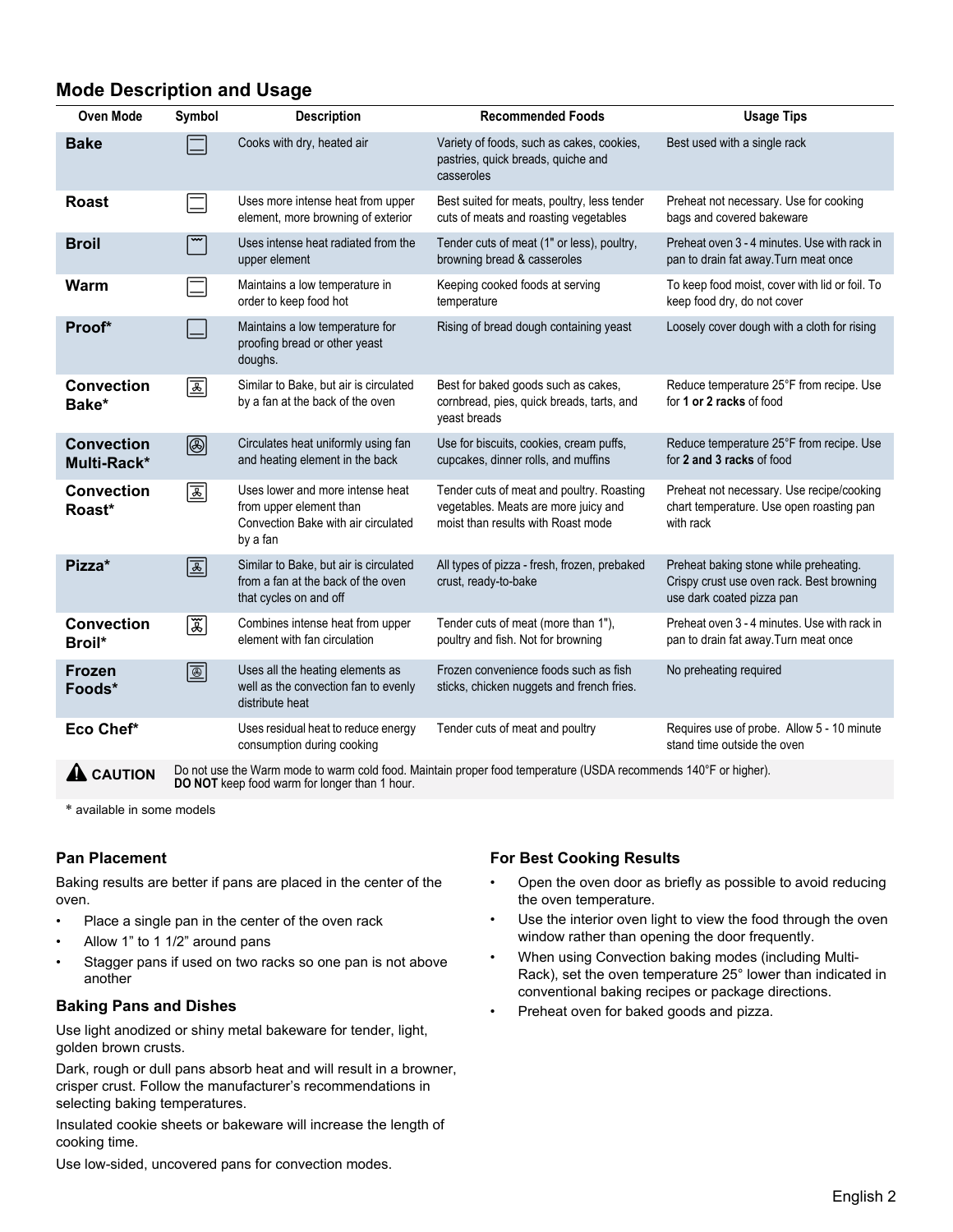# **Cooking Charts**

# **Baked Goods**

|                | Type | Food                               | <b>Recommended Mode</b> | Oven Temp.<br>(in °F) | No. of<br>Racks | <b>Rack</b><br>Position(s) | <b>Cooking Time</b><br>(minutes) |
|----------------|------|------------------------------------|-------------------------|-----------------------|-----------------|----------------------------|----------------------------------|
| <b>Cakes</b>   |      | Cupcakes                           | <b>Bake</b>             | 350                   |                 | $\overline{4}$             | $17 - 24$                        |
|                |      |                                    | Conv Multi Rack*        | 325                   | $\overline{2}$  | 2&5                        | $17 - 23$                        |
|                |      |                                    | Conv Multi Rack*        | 325                   | 3               | 1, 3 & 8 & 5               | $17 - 23$                        |
|                |      | Cakes                              | <b>Bake</b>             | 350                   |                 | 3                          | $23 - 31$                        |
|                |      |                                    | Convection Bake*        | 325                   | $\overline{2}$  | 2 & 5                      | $23 - 30$                        |
| <b>Cookies</b> |      | <b>Brownies</b>                    | <b>Bake</b>             | 350                   |                 | 3                          | $33 - 41$                        |
|                |      |                                    | Conv Bake               | 325                   |                 | 3                          | $33 - 40$                        |
|                |      | Cookies                            | <b>Bake</b>             | 350                   |                 | 3                          |                                  |
|                |      |                                    | Conv Multi Rack*        | 325                   | 2               | 2 & 5                      | $8 - 17$                         |
|                |      |                                    | Conv Multi Rack*        | 325                   | 3               | 1, 3 & 5                   | $8 - 17$                         |
| <b>Breads</b>  |      | <b>Biscuits/Muffins</b>            | <b>Bake</b>             | 350                   |                 | 3 or 2                     | $12 - 20$                        |
|                |      |                                    | Conv Multi Rack*        | 325                   | $\overline{2}$  | 2 & 5                      | $10 - 20$                        |
|                |      |                                    | Conv Multi Rack*        | 325                   | 3               | 1, 3 & 8 & 5               | $10 - 20$                        |
|                |      | <b>Quick Bread</b>                 | Conv Bake               | 350                   |                 | 2                          | $48 - 60$                        |
|                |      | <b>Yeast Bread</b>                 | <b>Conv Bake</b>        | 400                   |                 | 2                          | $22 - 35$                        |
| Pie            |      | Fruit, Fresh                       | <b>Bake</b>             | 400                   |                 | $\overline{2}$             | $35 - 50$                        |
|                |      | Pumpkin                            | <b>Bake</b>             | 425                   |                 | $\overline{2}$             | 15                               |
|                |      |                                    | <b>Bake</b>             | 350                   |                 | $\overline{2}$             | $35 - 45$                        |
| <b>Pizza</b>   |      | Frozen, thin crust                 | <b>Bake</b>             | 425                   |                 | 3                          | recipe time                      |
|                |      | Frozen, thin crust                 | Plzza*                  | 425                   |                 | $\overline{3}$             | recipe time                      |
|                |      | Frozen, thick crust                | <b>Bake</b>             | 425                   |                 | 3                          | recipe time                      |
|                |      | Frozen, thick crust                | Plzza                   | 425                   |                 | 3                          | recipe time                      |
|                |      | Fresh                              | <b>Bake</b>             | 425                   |                 | 2                          | recipe time                      |
|                |      | Fresh                              | Pizza                   | 425                   |                 | $\overline{2}$             | recipe time                      |
| <b>Entrees</b> |      | Casseroles                         | <b>Bake</b>             | $350 - 400$           |                 | 3                          | per recipe                       |
|                |      | Frozen (nuggets, fish sticks, Bake |                         | per package           |                 | $\overline{3}$             | per package                      |
|                |      | fries)                             | Frozen Foods*           | per package           | 1               | 3                          | per package                      |
|                |      | <b>Garlic Bread</b>                | <b>Broil</b>            | Low                   |                 |                            |                                  |
|                |      | Quiche                             | <b>Bake</b>             | 425                   | 1               | 2                          |                                  |
|                |      |                                    | <b>Bake</b>             | 375                   |                 | 3                          |                                  |
|                |      | Vegetables, roasted                | Roast                   | $400 - 500$           |                 | 3                          | $15 - 30$                        |
|                |      |                                    | Conv Roast*             | $400 - 500$           |                 | 3                          | $15 - 30$                        |

\* In models with convection. The convection temperatures have been reduced 25°F from the recipe's or package's directions.

# **Meat, Poultry, Fish**

| Type           | Food                            | <b>Recommended Mode</b> |              | Oven Temp.      | Rack           | <b>Final Internal</b>     | <b>Cooking Time</b>                       |
|----------------|---------------------------------|-------------------------|--------------|-----------------|----------------|---------------------------|-------------------------------------------|
|                |                                 | Non-Conv                | Convection   | (in °F)         | Position(s)    | Temperature               | (minutes)                                 |
| <b>Beef</b>    | Chuck Roast (2-3 lbs)           | Roast                   | Roast        | 350             | 2              | Well, 170°                | $11/2 - 2 hr$                             |
|                | Beef roast boneless 3 - 5.5 lbs | Roast                   | Conv Roast   | 325             | 2 & 5          | Med-rare, 145°            | 18-33 min/lb                              |
|                | Beef roast boneless 3 - 5.5 lbs | Roast                   | Conv Roast   | 325             | 2 & 5          | Medium, 160°              | 30-35 min/lb                              |
|                | Steaks, 1 inch thick            | <b>Broil</b>            | <b>Broil</b> | High            | 6              | Med-rare, 145°            | side 1 - 5-8 min.<br>side 2 - 14-6 min.   |
|                | Steaks, 1 inch thick            | <b>Broil</b>            | <b>Broil</b> | High            | 6              | Medium, 160°F             | side 1 - 8-9 min.<br>side 2 - 5-7 min.    |
|                | Meatloaf, 1 - 2 lbs.            | Roast                   | Roast        | $350^\circ$     | 2              | $160^\circ$ F             | 50 - 60 min.                              |
| <b>Pork</b>    | Pork Loin Roast, 1.5 - 3 lbs.   | Roast                   | Conv. Roast  | $350^\circ$     | $\overline{2}$ | Medium, 160°F             | 19 - 36 min/lb                            |
|                | Pork Loin Roast, 3 - 6 lbs.     | Roast                   | Conv. Roast  | $350^\circ$     | 2              | Medium, 160°F             | 19 - 36 min/lb                            |
|                | Tenderloin, 1.5 - 3 lbs.        | Roast                   | Conv. Roast  | $425^\circ$     | $\overline{2}$ | Medium rare, 145°F        | 15 - 28 min/lb                            |
| <b>Poultry</b> | Chicken breasts, bone-in        | Broil                   | Conv. Broil  | Low             | 3              | $170^\circ$ F             | side 1 - 18-22min.<br>side 2 - 12-13 min. |
|                | Chicken thighs, bone-in         | <b>Broil</b>            | <b>Broil</b> | Low             | 3              | 180 $^{\circ}$ F in thigh | side 1 - 14-15min.<br>side 2 - 17-20 min. |
|                | Chicken, whole 3.5 - 8 lbs.     | Roast                   | Conv. Roast  | $375^{\circ}$ F | $\overline{2}$ | $180^\circ$ F in thigh    | 13 - 20 min/lb                            |
|                | Turkey, unstuffed, 12 - 19 lbs. | Roast                   | Conv. Roast  | $325^\circ$ F   | 2              | 180 $^{\circ}$ F in thigh | $9 - 14$ min/lb                           |
|                | Turkey, unstuffed, 20 - 25 lbs. | Roast                   | Conv. Roast  | $325^\circ$ F   | $\overline{2}$ | $180^\circ$ F in thigh    | $6 - 12$ min/lb                           |
| <b>Fish</b>    | Fish Filets, 3/4" to 1" thick   | <b>Broil</b>            | <b>Broil</b> | Low             | 3              | $145^\circ$ F             | 11 - 15 min.                              |
|                |                                 |                         |              |                 |                |                           |                                           |

**Note: Roast times are approximate and may vary depending on the shape of the meat.**